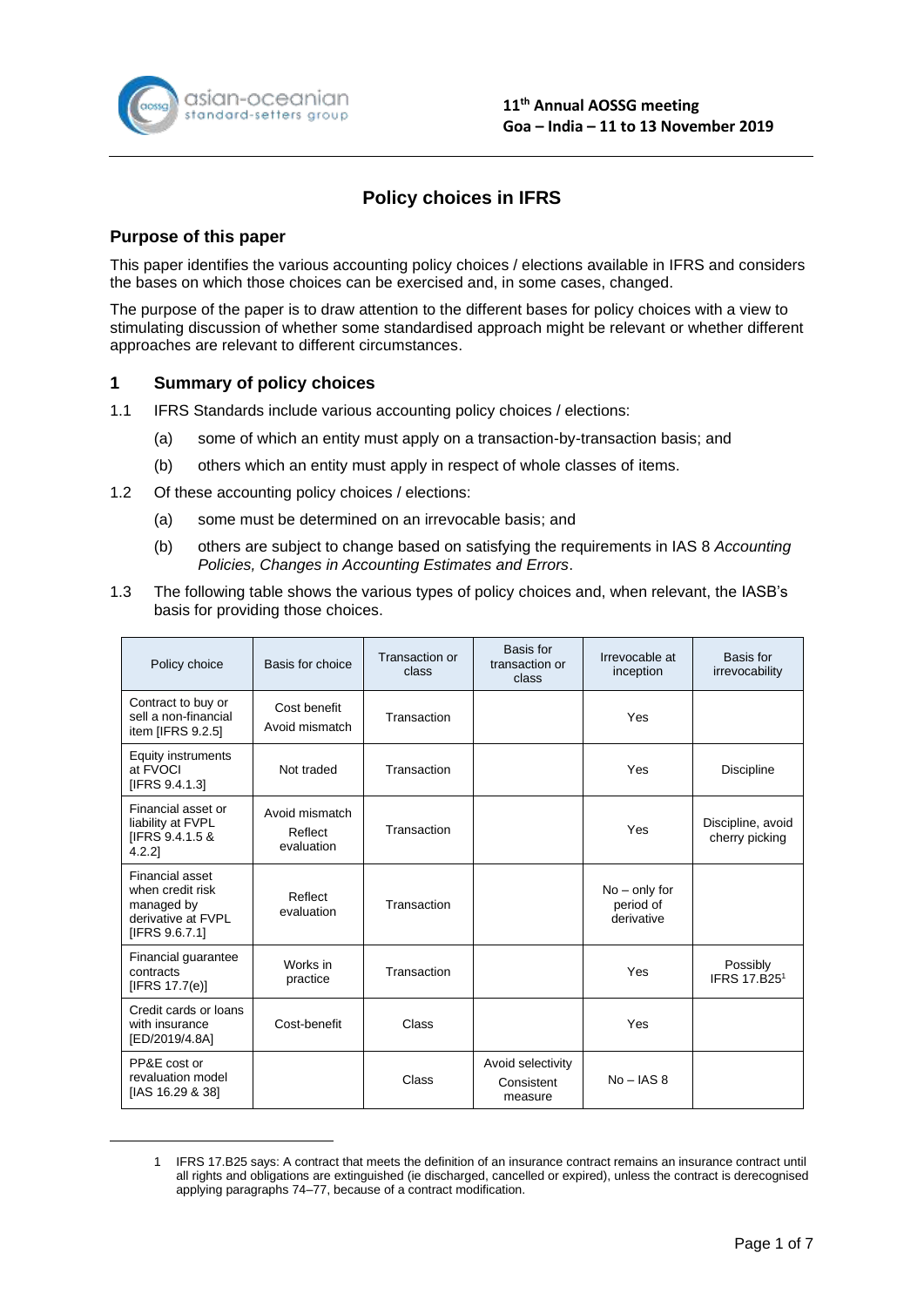

| Policy choice                                                                             | Basis for choice | Transaction or<br>class      | Basis for<br>transaction or<br>class                                        | Irrevocable at<br>inception | Basis for<br>irrevocability |
|-------------------------------------------------------------------------------------------|------------------|------------------------------|-----------------------------------------------------------------------------|-----------------------------|-----------------------------|
| Intangible assets (in<br>active markets) cost<br>or revaluation model<br>[IAS 38.72 & 73] |                  | Class                        | Avoid selectivity<br>Consistent<br>measure                                  | $No - IAS 8$                |                             |
| Investment property<br>cost or FVPI<br>[IAS 40.30 & 31]                                   |                  | Class                        |                                                                             | $No - IAS 8$                |                             |
| Short term leases $=$<br>expense [IFRS 16.5<br>& 8]                                       | Cost-benefit     | Class of<br>underlying asset |                                                                             | Effectively                 |                             |
| Low-value leases $=$<br>expense [IFRS 16.5<br>& 81                                        | Cost-benefit     | Transaction                  | Burden of<br>assessing for<br>low value in<br>every lease<br>within a class | Effectively                 |                             |

# **2 General factors affecting the basis for policy choices**

- 2.1 Given that a key attribute of useful financial information is its comparability, policy choices should be avoided to the extent feasible.
- 2.2 Circumstances change and businesses evolve, which tends to support policy choices being revocable.
- 2.3 The criteria for a policy change under IAS 8 [IAS 8.14] create a 'high hurdle'; but, nevertheless, are judgemental.
- 2.4 The Conceptual Framework is available to help entities make policy choices [CF.SP1.1(b)].
- 2.5 Similar assets/liabilities can have different purposes within a business, and some policy choices will be for practical reasons (such as cost versus benefit considerations) which tends to support policy choices being made on a transaction-by-transaction basis.

### **3 Possible issues**

- 3.1 It could be argued that there should be a greater degree of transparency around the basis on which policy choices are made available in IFRS.
- 3.2 The reasons for the basis on which policy choices are made available is not always evident. (In some cases, the relevant IFRS pre-dates the era of Bases for Conclusions.) Should there be one or more principles to underpin the basis on which policy choices are made available?
- 3.3 It may not always be evident as to why some choices are irrevocable and others are not and, instead, rely on IAS 8?
- 3.4 It might be useful to have some principles to be applied each time it is contemplated to include a policy choice in an IFRS. Some possible principles would be that:
	- (a) all choices are subject to IAS 8 unless there is a compelling reason to make them irrevocable; and
	- (b) all choices are applicable to whole classes of items unless there is a compelling reason for them to be on a transaction-by-transaction basis.
- 3.5 For example, at the IASB's September 2019 meeting,<sup>2</sup> in the context of the comprehensive review of the *IFRS for SMEs*, the Board contemplated the potential for having a policy choice on accounting for borrowing costs (either capitalising in accordance with IAS 23 *Borrowing Costs*

<sup>2</sup> September 2019 Agenda reference 30D 'Previous Board decisions – IAS 23 *Borrowing Costs*'.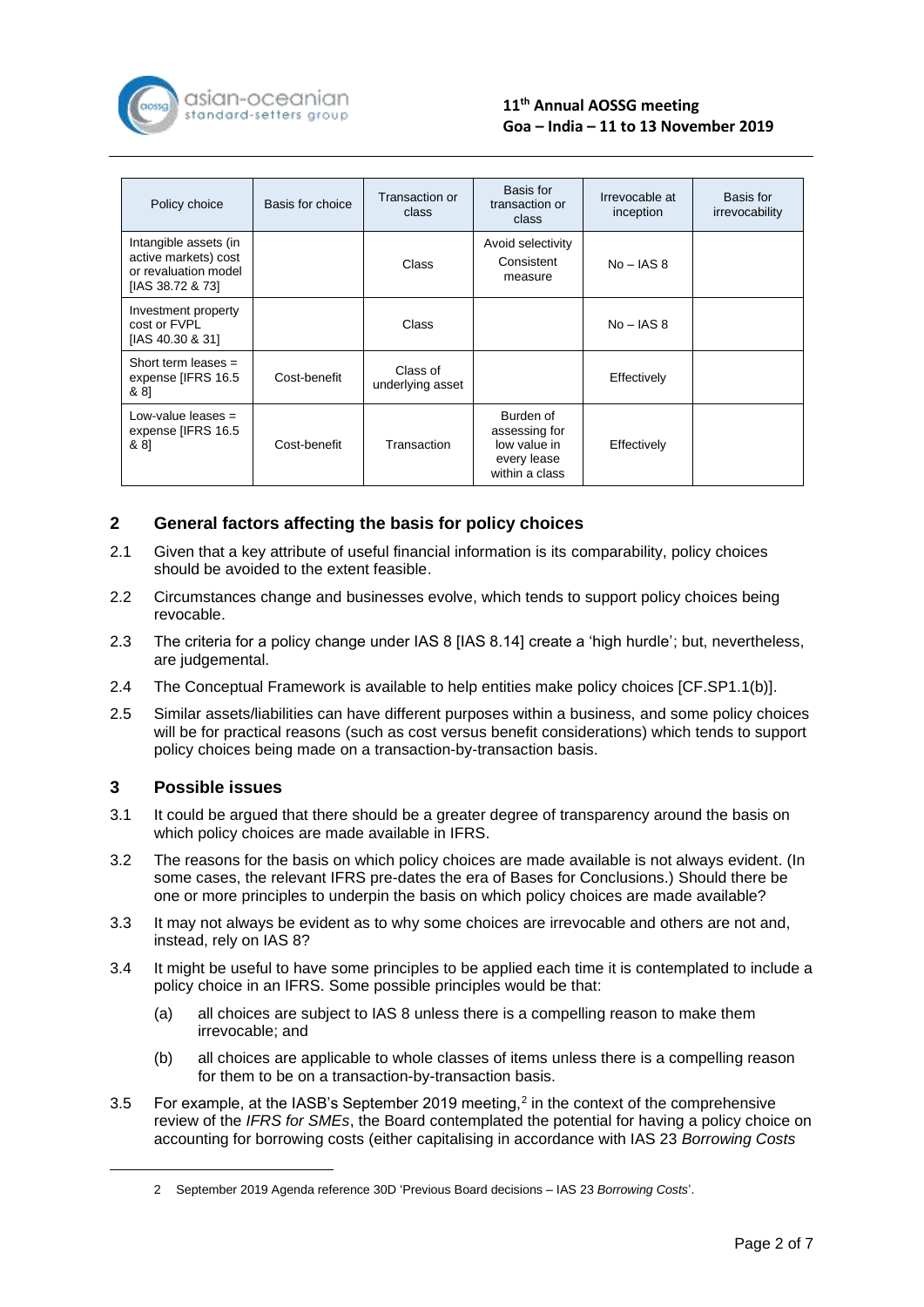

or expensing all borrowing costs as incurred, as presently required under the *IFRS for SMEs*). The Board decided not to seek views on whether and how to align the *IFRS for SMEs* Standard with IAS 23;<sup>3</sup> however, any further contemplation of such a policy choice should consider whether, and for what reasons, the policy choice is revocable or irrevocable.

# **4. Irrevocable elections on a transaction-by-transaction basis**

#### **IFRS 9** *Financial Instruments*

4.1 IFRS 9 includes conditional irrevocable policy choices – that is, the transactions need to meet specific conditions to be eligible for the policy choice.

#### *Contracts to buy or sell a non-financial item*

- 4.2 IFRS 9.2.5 says (emphasis added):
	- 2.5 **A contract to buy or sell a non-financial item that can be settled net in cash or another financial instrument, or by exchanging financial instruments, as if the contract was a financial instrument, may be irrevocably designated as measured at fair value through profit or loss** even if it was entered into for the purpose of the receipt or delivery of a non-financial item in accordance with the entity's expected purchase, sale or usage requirements. **This designation is available only at inception of the contract** and only if it eliminates or significantly reduces a recognition inconsistency (sometimes referred to as an 'accounting mismatch') that would otherwise arise from not recognising that contract because it is excluded from the scope of this Standard (see paragraph 2.4).
- 4.3 Cost-benefit considerations are the basis for the designation being made available. IFRS 9.BCZ2.35 says (emphasis added):
	- BCZ2.35 The IASB considered that the disadvantage of providing an election (ie different accounting outcomes as the result of the entity's choice) by extending the fair value option in IFRS 9 was outweighed by the benefits of this alternative because:
		- (a) it is consistent with the IASB's objective to represent more faithfully the financial position and performance of entities that risk-manage an entire business on a fair value basis;
		- (b) it provides operational relief for entities that risk-manage an entire business on a dynamic fair value basis (ie it is less onerous than applying hedge accounting); and
		- (c) it does not have the unintended consequences of creating an accounting mismatch in some situations.
- 4.4 IFRS 9.4.1.3 says (emphasis added):
	- 4.1.4 A financial asset shall be measured at fair value through profit or loss unless it is measured at amortised cost in accordance with paragraph 4.1.2 or at fair value through other comprehensive income in accordance with paragraph 4.1.2A. However **an entity may make an irrevocable election at initial recognition for particular investments in** *equity instruments* **that would otherwise be measured at fair value through profit or loss to present subsequent changes in fair value in other comprehensive income** (see paragraphs 5.7.5–5.7.6).
- 4.5 The basis for the FVOCI policy choice being irrevocable is to impose discipline. IFRS 9.BC5.25(d) says (emphasis added):

BC5.25 The concerns expressed in the comment letters were as follows:

(d) *Irrevocability of the exception:* A small number of respondents believed that an entity should be able to reclassify equity instruments into and out of the fair value through other comprehensive income category if an entity starts or ceases to hold the investments for trading purposes. However, **the IASB decided that the option must be irrevocable to provide discipline to its application**. The IASB also noted that the option to designate a financial asset as measured at fair value is also irrevocable.

<sup>3</sup> *IASB Update* September 2019.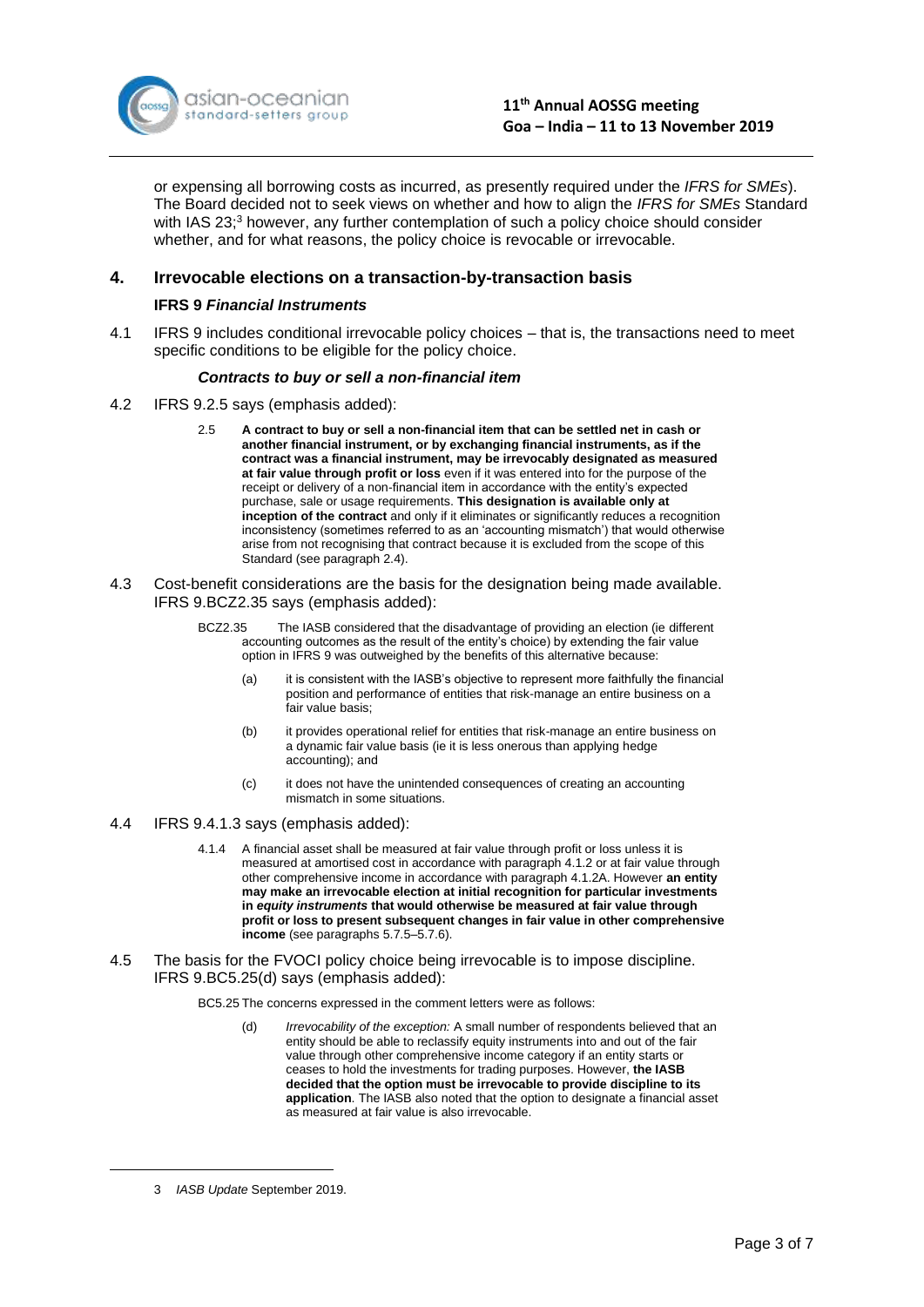

#### 4.6 IFRS 9.4.1.5 and 4.2.2 say (emphasis added):

- 4.1.5 Despite paragraphs 4.1.1–4.1.4, **an entity may, at initial recognition, irrevocably designate a financial asset as measured at fair value through profit or loss** if doing so eliminates or significantly reduces a measurement or recognition inconsistency (sometimes referred to as an 'accounting mismatch') that would otherwise arise from measuring assets or liabilities or recognising the gains and losses on them on different bases (see paragraphs B4.1.29–B4.1.32).
- 4.2.2 **An entity may, at initial recognition, irrevocably designate a financial liability as measured at fair value through profit or loss** when permitted by paragraph 4.3.5, or when doing so results in more relevant information, because either:
	- (a) it eliminates or significantly reduces a measurement or recognition inconsistency (sometimes referred to as 'an accounting mismatch') that would otherwise arise from measuring assets or liabilities or recognising the gains and losses on them on different bases (see paragraphs B4.1.29–B4.1.32); or
	- (b) a group of financial liabilities or financial assets and financial liabilities is managed and its performance is evaluated on a fair value basis, in accordance with a documented risk management or investment strategy, and information about the group is provided internally on that basis to the entity's key management personnel (as defined in IAS 24 *Related Party Disclosures*), for example, the entity's board of directors and chief executive officer (see paragraphs B4.1.33–B4.1.36).
- 4.7 The basis for the FVPL policy choice being irrevocable is to impose discipline and avoid 'cherry picking'. IFRS 9.BCZ4.56 says (emphasis added):
	- BCZ4.56 The IASB decided in IAS 39 (as revised in 2003) to permit entities to designate irrevocably on initial recognition any financial instruments as ones to be measured at fair value with gains and losses recognised in profit or loss ('fair value through profit or loss'). **To impose discipline on this approach**, the IASB decided that financial instruments should not be reclassified into or out of the category of fair value through profit or loss. In particular, some comments received on the exposure draft of proposed amendments to IAS 39 published in June 2002 suggested that entities could use the fair value option to recognise selectively changes in fair value in profit or loss. **The IASB noted that the requirement (now in IFRS 9) to designate irrevocably on initial recognition the financial instruments for which the fair value option is to be applied results in an entity being unable to 'cherry pick' in this way.** This is because it will not be known at initial recognition whether the fair value of the instrument will increase or decrease.

### **IFRS 4 and IFRS 17** *Insurance Contracts*

- 4.8 IFRS 17.7(e) says [IFRS 4.4(d) says the same] (emphasis added):
	- 7 An entity shall not apply IFRS 17 to: ...
		- (e) financial guarantee contracts, unless the issuer has previously asserted explicitly that it regards such contracts as insurance contracts and has used accounting applicable to insurance contracts. The issuer shall choose to apply either IFRS 17 or IAS 32 *Financial Instruments: Presentation*, IFRS 7 *Financial Instruments: Disclosures* and IFRS 9 *Financial Instruments* to such financial guarantee contracts. **The issuer may make that choice contract by contract, but the choice for each contract is irrevocable**. …
- 4.9 IFRS 17.BC93 says (emphasis added):
	- BC93 …, the Board decided to carry forward to IFRS 17 the option to account for a financial guarantee contract as if it were an insurance contract, without any substantive changes, because **the option has worked in practice and results in consistent accounting for economically similar contracts issued by the same entity**. **The Board did not view it as a high priority to address the inconsistency that results from accounting for financial guarantee contracts differently depending on the issuer**.

# **5 Irrevocable elections on transition to a new IFRS Standard**

5.1 This paper does not address policy choices relating to transactions that are outstanding on transition but which do not apply to subsequent transactions. However, the paper does address policy choices made on transition that have a lasting impact.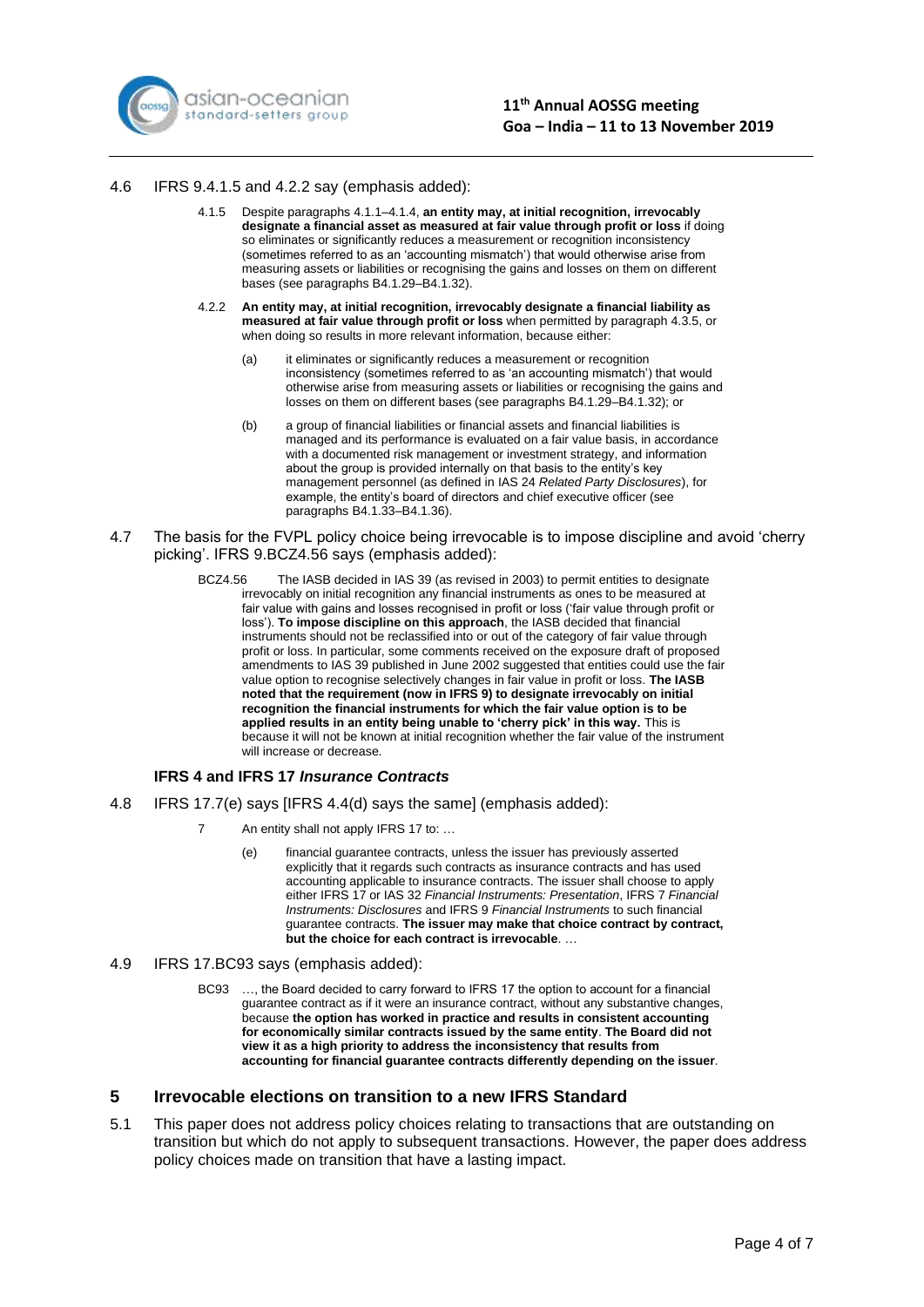

#### **ED/2019/4** *Amendments to IFRS 17 Insurance Contracts*

- 5.2 ED/2019/4.8A proposes (emphasis added):
	- 8A **Some contracts meet the definition of an insurance contract but limit the compensation for insured events to the amount required to settle the policyholder's obligation created by the contract (for example, loans with death waivers).** If such contracts are not excluded from the scope of IFRS 17 by paragraphs 7(a)–(h), an entity shall choose to apply IFRS 17 or IFRS 9 to such contracts that it issues. The **entity shall make that choice for each portfolio of insurance contracts, and the choice for each portfolio is irrevocable**.
- 5.3 Cost-benefit considerations are the main basis for the choice being made available. ED/2019/4.BC19 to BC20 say (emphasis added):
	- BC19 Hence, the Board concluded:
		- (a) requiring an entity to apply IFRS 17 to those contracts, when the entity had previously been applying an accounting policy consistent with IFRS 9 or IAS 39 to those contracts (or vice versa), could **impose cost without a corresponding benefit**; and
		- (b) more useful information for users of financial statements might be provided if an entity were to apply the same Standard to those contracts as it applies to other similar contracts it issues.
	- BC20 Accordingly, the Board concluded that, for such contracts, an entity would be required to make the choice between applying IFRS 17 or IFRS 9 for each portfolio of insurance contracts and the choice for each portfolio would be irrevocable.

#### **6. Revocable elections on a transaction-by-transaction basis**

#### **IFRS 9** *Financial Instruments*

- 6.1 IFRS 9.6.7.1 says (emphasis added):
	- 6.7.1 If an entity uses a credit derivative that is measured at fair value through profit or loss to manage the credit risk of all, or a part of, a financial instrument (credit exposure) it **may designate that financial instrument to the extent that it is so managed (ie all or a proportion of it) as measured at fair value through profit or loss** if:
		- (a) the name of the credit exposure (for example, the borrower, or the holder of a loan commitment) matches the reference entity of the credit derivative ('name matching'); and
		- (b) the seniority of the financial instrument matches that of the instruments that can be delivered in accordance with the credit derivative.

An entity may make this designation irrespective of whether the financial instrument that is managed for credit risk is within the scope of this Standard (for example, an entity may designate loan commitments that are outside the scope of this Standard). The entity **may designate that financial instrument at, or subsequent to, initial recognition, or while it is unrecognised**. The entity shall document the designation concurrently.

6.2 The basis for the FVPL policy choice is enabling entities to reflect their risk management activity and avoid accounting mismatches. IFRS 9.BCE.213 says (emphasis added):

#### BCE.213 The IASB decided to use a **targeted fair value option to reflect the**

**management of credit risk**. The IASB decided to allow the designation of financial instruments, both recognised and unrecognised, to be at fair value through profit or loss if the credit risk of those financial instruments is managed using a credit derivative that is also measured at fair value through profit or loss. This eliminates the accounting mismatch that would otherwise arise from measuring credit derivatives at fair value and hedged items (such as loans) at amortised cost. It also **enables entities to appropriately reflect this risk management activity in their financial statements**. **By allowing entities to make this election also for a proportion of a financial instrument and after its initial recognition, and to subsequently discontinue the fair value measurement for the hedged credit exposure, this approach enables entities to reflect their risk management activity more effectively than using the fair value option (which is available only on initial recognition for the financial instrument in its entirety, and is irrevocable).** This becomes important because entities often do not hedge items for their entire life. This targeted fair value option is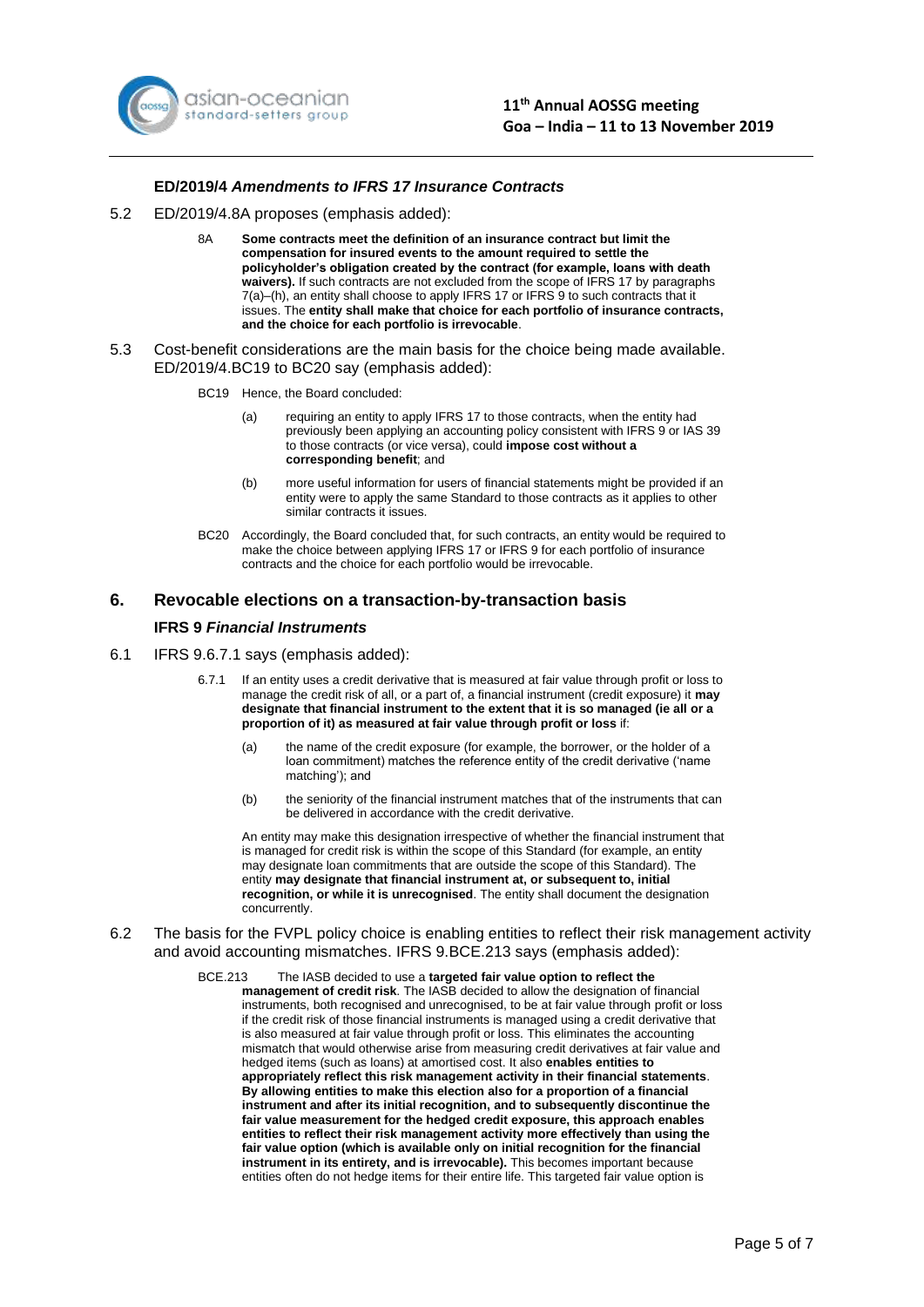

also available for credit exposures that are outside the scope of this Standard, such as most loan commitments.

### **7. Revocable policy choices on a class-by-class or transaction-by-transaction basis and IAS 8**

#### **IAS 16** *Property, Plant and Equipment*

- 7.1 IAS 16.29 and 38 say (emphasis added):
	- 29 An entity shall **choose either the cost model** in paragraph 30 **or the revaluation model** in paragraph 31 as its accounting policy and shall **apply that policy to an entire class of property, plant and equipment**.
	- 38 The items within a class of property, plant and equipment are revalued simultaneously to **avoid selective revaluation of assets and the reporting of amounts in the financial statements that are a mixture of costs and values as at different dates**. However, a class of assets may be revalued on a rolling basis provided revaluation of the class of assets is completed within a short period and provided the revaluations are kept up to date.
- 7.2 To change the policy, it would need to meet the criteria in IAS 8.

#### **IAS 38** *Intangible Assets*

- 7.3 IAS 38.72 and 73 say (emphasis added):
	- 72 An entity shall choose either the cost model in paragraph 74 or the revaluation model in paragraph 75 as its accounting policy. **If an intangible asset is accounted for using the revaluation model, all the other assets in its class shall also be accounted for using the same model**, unless there is no active market for those assets.
	- 73 A class of intangible assets is a grouping of assets of a similar nature and use in an entity's operations. The items within a class of intangible assets are revalued simultaneously to **avoid selective revaluation of assets and the reporting of amounts in the financial statements representing a mixture of costs and values as at different dates**.

#### **IAS 40** *Investment Property*

- 7.4 IAS 16.30 and 31 say (emphasis added):
	- 30 With the exception noted in paragraph 32A, an entity shall **choose as its accounting policy either the fair value model** in paragraphs 33–55 **or the cost model** in paragraph 56 and shall **apply that policy to all of its investment property**.
	- 31 IAS 8 *Accounting Policies, Changes in Accounting Estimates and Errors* states that a **voluntary change in accounting policy** shall be made only if the change results in the financial statements providing reliable and more relevant information about the effects of transactions, other events or conditions on the entity's financial position, financial performance or cash flows. **It is highly unlikely that a change from the fair value model to the cost model will result in a more relevant presentation**.

### **8. Other policy choices on a class-by-class or transaction-by-transaction basis and IAS 8**

#### **IFRS 16** *Leases*

- 8.1 IFRS 16.5 and 8 say (emphasis added):
	- 5 A lessee **may elect not to apply the requirements** in paragraphs 22–49 to:
		- (a) *short-term leases*; and
		- (b) leases for which the *underlying asset* **is of low value** (as described in paragraphs B3–B8).
	- 8 The **election for short-term leases shall be made by class of underlying asset to which the right of use relates**. A class of underlying asset is a grouping of underlying assets of a similar nature and use in an entity's operations. The **election for leases for which the underlying asset is of low value can be made on a lease-by-lease basis**.